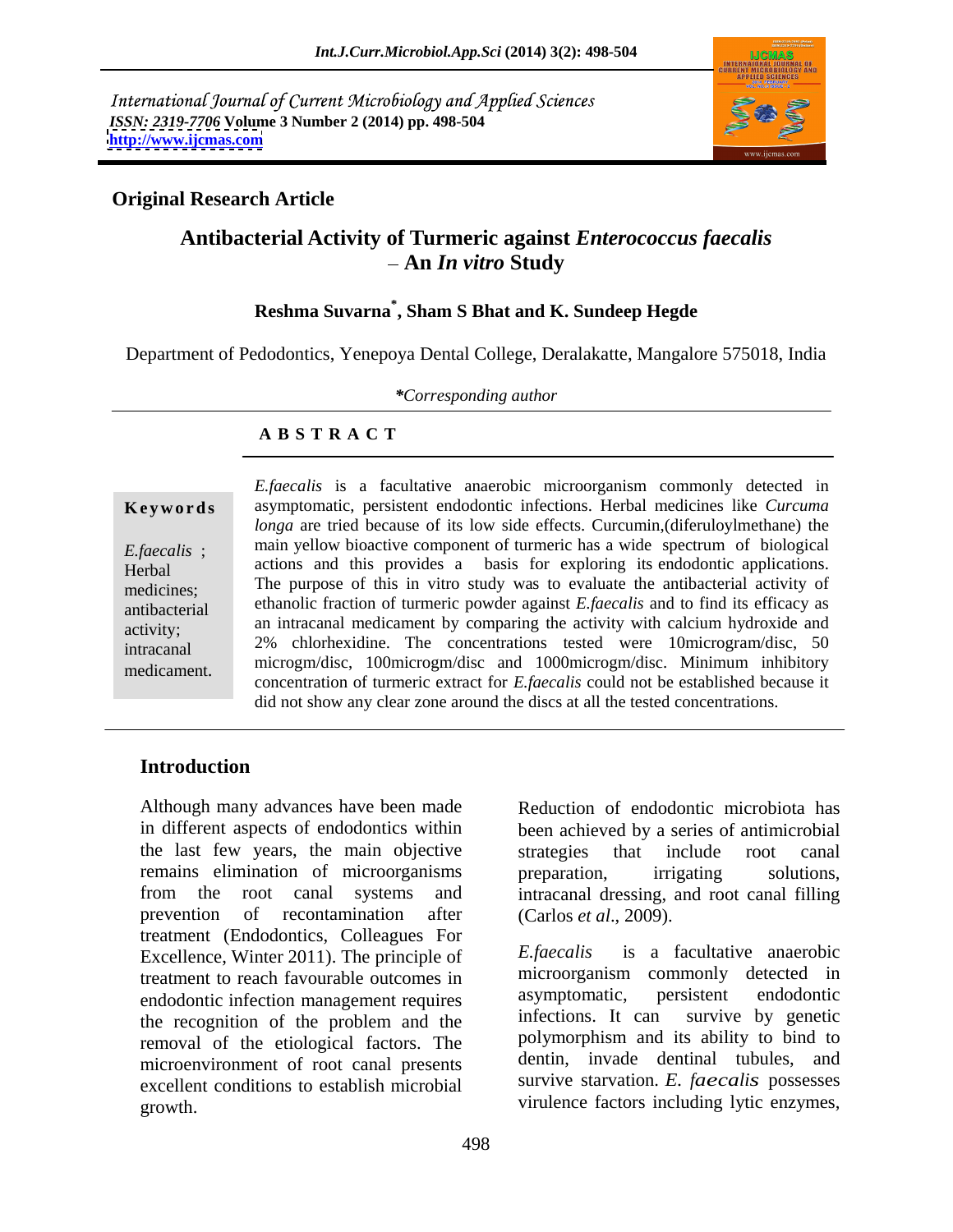pheromones, and lipoteichoic acid. It has is commonly known as turmeric other bacterial cells, and alter host responses. *E. faecalis* is able to suppress biologic action<br>the action of lymphocytes, potentially inflammatory, the action of lymphocytes, potentially inflammatory, antioxidant, anti

eliminating *E.faecalis* from the root Curcumin, (diferuloylmethane) the main canal space and dentinal tubules is by the yellow bioactive component of turmeric use of sodium hypochlorite(NaOCl) and has a wide spectrum of biological chlorhexidine in a gel or liquid actions and this provides a basis for concentration form. But disadvantages of sodium hypochlorite are unpleasant taste, Components of turmeric are named toxicity, and weakening of the tooth structure by decreasing the hardness and polyphenols with a strong antioxidant structural integrity of the dentin within the

antibacterial action, sustained action and low toxicity and is recommended as a root canal irrigant. The major advantages of chlorhexidine over NaOCl are its lower cytotoxicity and lack of foul smell and bad taste. However, it cannot dissolve organic substances and necrotic tissues and unable to kill all bacteria and also cannot remove the smear layer (Endodontics, Colleagues For Excellence, Winter 2011).

Calcium Hydroxide $(Ca(OH)_2)$  inhibits microbial growth in canals due to its antimicrobial, anti-inflammatory and **D**eparation of Ethanolia Extensive of osteogenic potential. Due to its high Treparation alkalinity 12.5), it has a high antibacterial activity against most bacteria found in endodontic infection. It has destructive effect over bacteria's cellular membrane and protein structure (Elka *et al*., 2005).

Herbal medicines like *Curcuma longa* are tried because of its low side effects (Bettina *et al*., 2003) *Curcuma Longa*

cytolysin, aggregation substance, belongs to the family, Zingiberaceae, and been shown to adhere to host cells, express (Endodontics, Colleagues For Excellence, proteins that allow it to compete with Winter 2011). Turmeric is a natural contributing to endodontic failure (Ravishankar *et al.*, 2011). <br>
The most effective method for (Ishitha *et al.*, 2004). is commonly known as turmeric medicament with a wide spectrum of biologic actions which include anti inflammatory, antioxidant, anti carcinogenic, antimutagenic, anticoagulant, antidiabetic, antifertility, antibacterial and antifungal activities (Ishitha *et al*., 2004). Curcumin,(diferuloylmethane) the main has a wide spectrum of biological actions and this provides a its endodontic applications. curcuminoids. These components are function (Prasanna *et al*., 2011).

root canal (Ravishankar *et al.*, 2011).<br>
The purpose of this in vitro study was to<br>
chlorhexidine has a broad-spectrum evaluate the antibacterial activity of The purpose of this in vitro study was to evaluate the antibacterial activity of ethanolic fraction of turmeric powder against *E. faecalis* and to find its efficacy as an intracanal medicament by comparing the activity with calcium hydroxide and 2% chlorhexidine.

# **Materials and Methods**

Materials used were Soxhlet extractor, Mckonkey agar, nutrient broth, Dried turmeric rhizomes, ethanol, sterile petri dishes, *E faecalis*, sterile discs (H media), beakers and incubator.

#### **Preparation of Ethanolic Extract of Turmeric**

Commercially available turmeric roots were dried to complete dryness under sunlight and finely powdered using house hold mixer. 40g of turmeric powder was extracted with 500ml ethanol in a soxhlet extractor for 16 hrs. This extract was transferred to a conical flask for drying in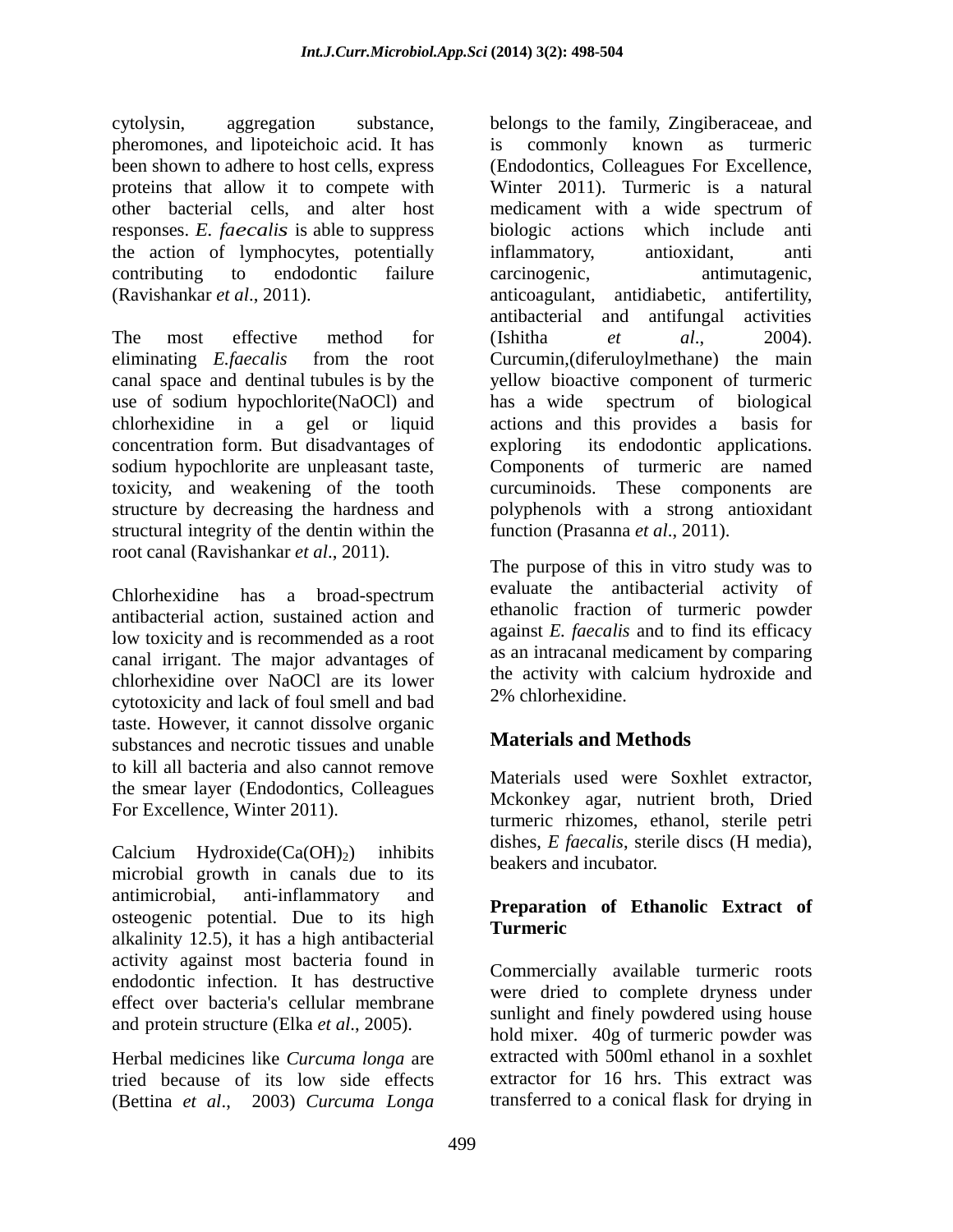hot air oven (60 degree Celsius+/- 2 around the discs was observed and degree Celsius) over night. The extract was recorded. then dissolved in dimethyl sulfoxide (DMSO) at 1:2(W/V) ratio. DMSO acts as **Results and Discussion** a solvent without changing any property of the ethanolic extract. Different dilutions **Antibacterial effect of ethanolic extract**  were prepared and loaded on to sterile discs.

100microgm/disc and 1000microgm/disc.

department of microbiology, Yenopoya Medical College was cultured in Mc room temperature. The interval is to eliminate bacteria from the infected

*E. faecalis* was spread on the agar plate evenly using sterile swabs. Sterile discs of all similar education in all cases. Therefore different concentrations of turmeric concern exists about the fate and extract were placed in the agar plates for subsequent activity of the remaining incubation at 32<sup>°</sup>Celsius for 48 hrs. 0.2% microorganism in the canal (Bettina *et al.*, and 0.5% of chlorhexidine and 0.2% and  $0.5\%$  of Ca(OH)<sub>2</sub> solutions were prepared in sterile distilled water. 20 microlitre of Residual pulpal tissue, bacteria, and these samples were loaded to sterile discs and were placed on agar plates irregularities of root canal systems, even inoculated with *E. faecalis*. All the after meticulous mechanical preparation. plates in triplicates were incubated for 48 hrs. Formation of inhibitory zones

around the discs was observed and recorded.

### **Results and Discussion**

# **of** *Curcuma longa* **powder**:

The concentrations tested were turmeric extract for *E.faecalis*could not 10microgram/disc, 50 microgm/disc, be established because it did not show any **Media and culture conditions for** solution showed a zone of inhibition of  $E$ *faecalis* external tested  $19.5$ mm (fig 2). Ca(OH)<sub>2</sub>, at all tested *Enterococcus faecalis* obtained from the Minimum inhibitory concentration of clear zone around the discs at all the tested concentrations, (fig1). Chlorhexidine 0.2% concentrations did not show any clear zone around the disc indicating no activity against *E. Faecalis* (fig 3).

Conkey's agar media (Hi Media,India). A Complete chemomechanical preparation single colony was picked from the plate may be considered an essential step in root and inoculated into a fresh nutrient broth canal disinfection (Siqueira and Lopes, medium and incubated for about 48hrs at 1999). The aim of the root canal treatment **Minimum Inhibitory Concentration** Chemomechanical cleaning and shaping **(MIC) studies** of the root canal greatly reduce the 1999).The aim of the root canal treatment is to eliminate bacteria from the infected root canal and to prevent reinfection. number of bacteria, but it has been shown that it is impossible to obtain complete disinfection in all cases. microorganism in the canal (Bettina *et al*., 2004).

> dentine debris may persist in Therefore, several irrigant solutions have been recommended for use in combination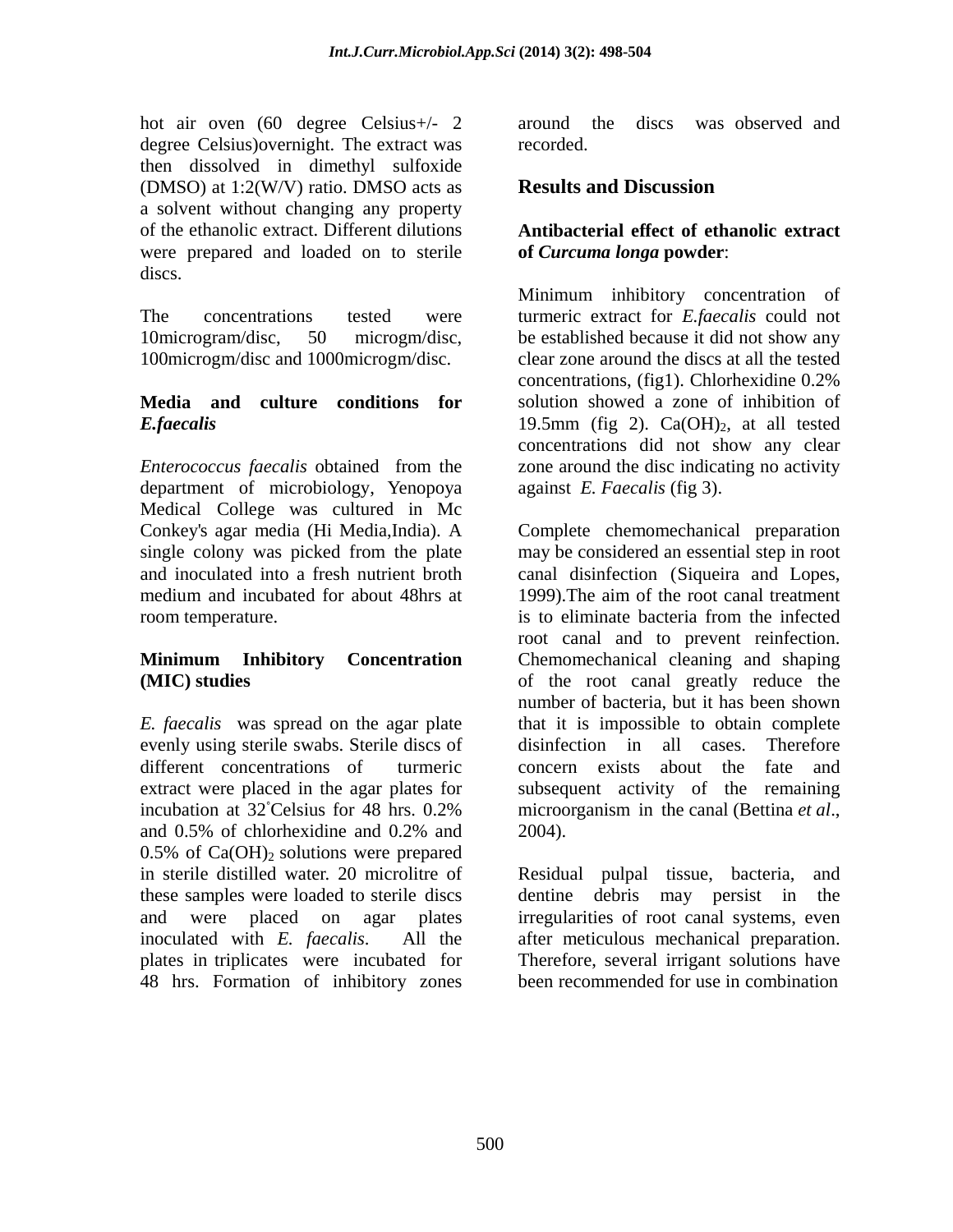

**Figure. 1** Antibacterial effect of ethanolic extract of *Curcuma longa* powder

**Figure.2** Antibacterial effect of ethanolic extract of *Curcuma longa* powder



**Figure.3** Antibacterial effect of ethanolic extract of *Curcuma longa* powder

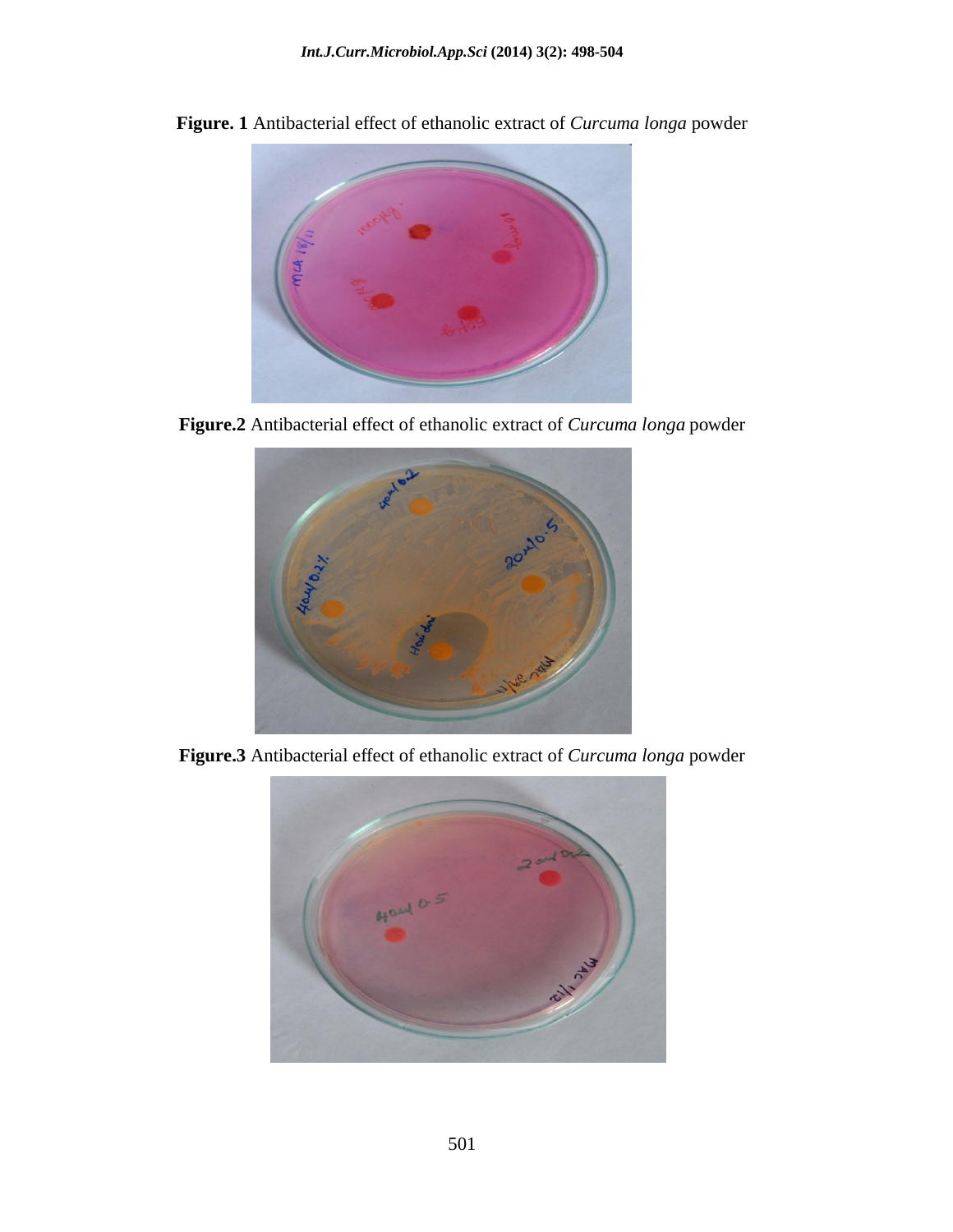with canal preparation. The efficacy of these procedures also depends upon the vulnerability of the involved species. Anaerobic bacteria, especially black-<br>release device containing 5% CHX was endodontic disease but facultative the dentinal tubules and for CHX to bacteria, such as *Enterococcus faecalis*, considered one of the most resistant species in the oral cavity and a possible cause of failure of root canal treatment (Gomes *et al.*, 2001). eliminating *E. faecalis* from inside

calcium hydroxide and recent studies question the efficacy of this medication in reducing the number of bacteria in the in eliminating *E. faecalis* from the root canals even after a prolonged time dentinal tubules with a 1% CHX gel *al*., 2004; Sathorn *et al*., 2007; Bettina *et al*., 2003) . With such a complex and antibacterial agent to use during treatment the agent (Endodontics, Colleagues For E. faecalis S. aureus P. aeruginosa B. Excellence, Winter 2011). Subtilis and a mixture of these biological

In this invitro study we have evaluated the antibacterial efficacy of turmeric chlorhexidine and calcium hydroxide. Chlorhexidine a quartenery ammonium 20% of turmeric, calcium hydroxide, 1% compound has a unique feature in that chlorhexidine gel and 1% chlorhexidine charged molecules of CHX can adsorb some time beyond the actual medication

pigmented Gram-negatives, have been placed in root canals for seven days to linked to the signs and symptoms of allow sufficient time for penetration into have also been isolated from This resulted in no bacteria being detected pathologically involved root canals, being in bovine dentine up to 500 µm into the *Enterococcus Fecalis* are resistant to *et al* , all of the chlorhexidine of interappointment medication (Bettina *et*  working slightly better than the other period this may inhibit re-infection of the canal subsequent to treatment during that time period. In a study by Lin *et al* a slow release device containing 5% CHX was the dentinal tubules and for CHX to reach its maximum antibacterial effect. This resulted in no bacteria being detected dentinal tubules. When used as an intracanal medicament, CHX was more effective than calcium hydroxide in eliminating *E.faecalis* from inside dentinal tubules. In a study by Almyroudi formulations used, including a CHX/Ca(OH)2 50:50 mix, were efficient in eliminating *E.faecalis* from the dentinal tubules with a 1% CHX gel preparations<sup>1</sup>.  $1$  and  $1$  and  $1$  and  $1$  and  $1$  and  $1$  and  $1$  and  $1$  and  $1$  and  $1$  and  $1$  and  $1$  and  $1$  and  $1$  and  $1$  and  $1$  and  $1$  and  $1$  and  $1$  and  $1$  and  $1$  and  $1$  and  $1$  and  $1$  and  $1$  and  $1$  and  $1$  and  $1$  a . A construction of the construction of the construction of the construction of the construction of the construction of the construction of the construction of the construction of the construction of the construction of th

dynamic microbial environment in the root Calcium hydroxide eliminated *E. faecalis* canal system, selection of an effective when they were present in low numbers is critical. Antimicrobial solutions must fillings where *E. Faecalis* was found in possess many qualities such as the ability higher numbers 1 . Estrela *et al* evaluated to penetrate the infected site, to suppress indirect effect of the calcium hydroxide as or destroy microbial growth, and to avoid intracanal dressings in infected dentinal the possible development of resistance to tubules and they were ineffective against but not in teeth with previous root *E. faecalis S. aureus P. aeruginosa B. subtilis* and <sup>a</sup> mixture of these biological indicators, after 7 days' exposure (Estrela *et al*., 2001; Estrela *et al*., 1999).

and compared with that of An in vitro study evaluated the efficacy of dentine medicated with it acquires gel with 10% calcium hydroxide against antimicrobial substantivity. The positively E.faeclis in necrotic primary teeth and onto dentine and prevent microbial without calcium hydroxide was more colonization on the dentine surface for effective than calcium hydroxide alone three intracanal medicaments 10% and 20% of turmeric, calcium hydroxide, 1% chlorhexidine gel and 1% chlorhexidine concluded that chlorhexidine with or (Kumar, Hemanshi. 2013).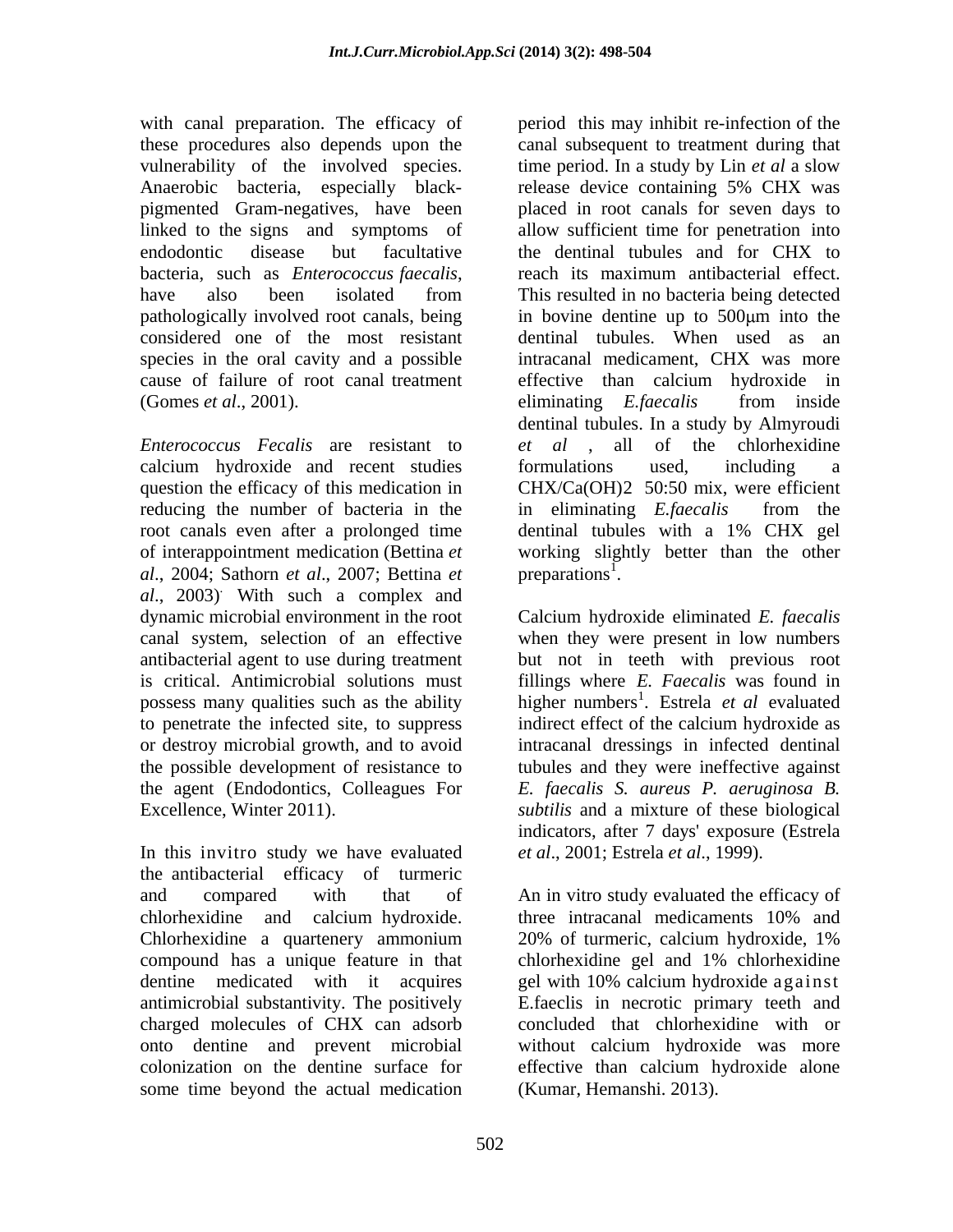Our study showed similar results to above effectiveness against this bacterium but mentioned studies. 0.2% chlorexidine (20 0.2% chorhexidine is a viable medicament microlitres) of solution showed a clear against *E. faecalis* in vitro. Further studies zone of inhibition(19.5mm) around the have to be carried out to establish efficacy disc loaded with *E. faecalis*, whereas of Curcuma Longa as an intracanal calcium hydroxide at all tested medicament at higher concentrations. concentrations did not show any clear zone around the disc indicating no activity against *E.faecalis.*

A study by Prabhakar *et al* comparing the antibacterial efficacy of turmeric, with a sense of deep gratitude for helping<br>calcium hydroxide and 2% us sincerely in our research work. Dr. chlorhexidine against *E .faecalis* showed that complete inhibition was seen with Center, Yenepoya University for her chlorhexidine alone followed by 64% inhibition with calcium hydroxide and course of this study,and Dr. Vinutha 54% with turmeric (Sathorn *et al.*, 2007). Kamath, for playing a significant role in<br>Singh *et al* observed that inhibition at two our study. depths(of dentin) was 80% for 1% Chlorhexidine, 65% for *Curcuma Longa* and 30% for Calcium hydroxide (Vijay *et* 

Neelakantan *et al* found that curcumin had antibiotics and biocides as antimicrobial significant antibacterial activity against *E. faecalis*. They concluded that the Dental Journal Supplement: 52:(1) antibacterial activity of curcumin was similar to sodium hypochlorite and thus herbal medicine can be used in endodontics for root canal failure(Bettina *et al.*, 2003). A study by Gul *et al* on the Containing Med<br>antibacterial efficacy of turmeric found 30, No. 6. June. antibacterial efficacy of turmeric found that ionic, resin and ethanolic fractions of Bettina B, Leo T, et al 2003. Efficacy of turneric are 100% effective against all Chlorhexidine- And Calcium turmeric are 100% effective against all Chlorhexidine-<br>tested gram positive organism which are Hydroxide-Containing Medicaments tested gram positive organism, which are resistant to most of the broad spectrum<br>Against *Enterococcus Faecalis* In Vitro. antibiotics used (Nadia *et al*., 2004).

In our study the ethanolic fraction of turmeric showed no activity against *E. faecalis* in agar disk diffusion methods at various tested concentrations(10, 50,  $\frac{50}{17(1):1-7}$ 100, 1000micrograms/disk). Calcium Endodontics, Colleagues For Excellence, hydroxide and ethanolic extract of turmeric did not have any observable

effectiveness against this bacterium but 0.2% chorhexidine is a viable medicament

### **Acknowledgement**

We would like to thank:Dr. Vidya Bhat, Professor, Department of Prosthodontics with a sense of deep gratitude for helping us sincerely in our research work, Dr. Rekha Bhagwath, Yenepoya Research technical assistance and analysis in the Kamath, for playing a significant role in our study.

# **References**

- *al*., 2013). Athanassiadis B, Abbott P V, Walsh L J. 2007. The use of calcium hydroxide, medicaments in endodontics. Australian Dental Journal Supplement;52:(1 Suppl):S64-S82
	- Bettina B, Amyl G, Leo T. 2004. Physical And Chemical Properties of Chlorhexidine and Calcium Hydroxide- Containing Medications. J Of Endo Vol. 30, No. 6, June.
	- Bettina B, Leo T, *et al* 2003. Efficacy of Chlorhexidine- And Calcium Hydroxide-Containing Medicaments Against *Enterococcus Faecalis* In Vitro. Oral Surg Oral Med Oral Pathol Oral Radiol Endod;96:618-24.
	- Carlos E, Gilson B S, José A P F, Cyntia R D A E. 2009. Antibacterial Efficacy of Intracanal Medicaments on Bacterial Biofilm: A Critical Review. J Appl Oral Sci. 17(1):1-7
	- Winter 2011. Root Canal Irrigants And Disinfectants.Elsevier publishers. Pp 2-7